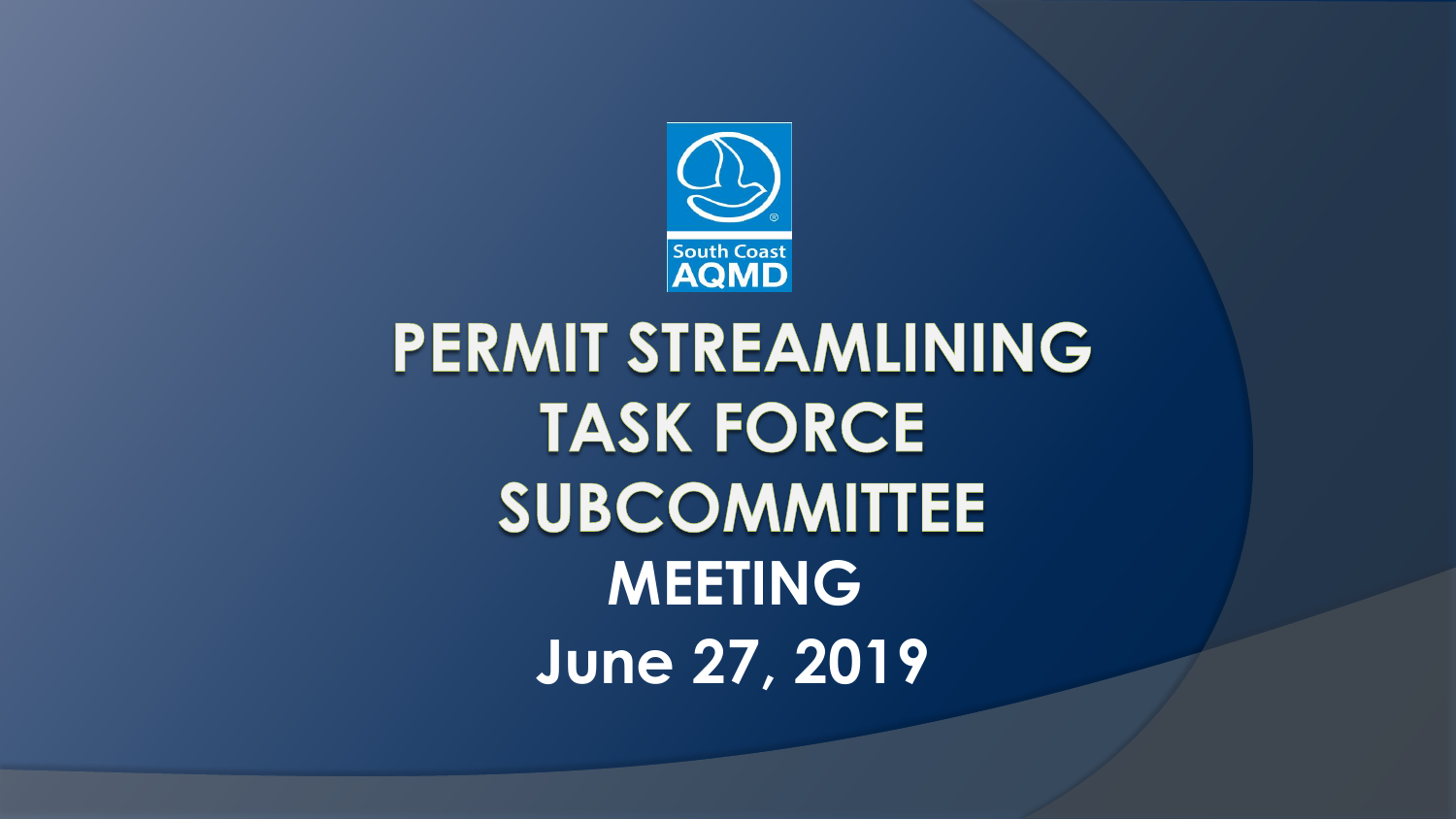# **Permit Streamlining Task Force Subcommittee**

June 27, 2019

**Click to edit Master title style**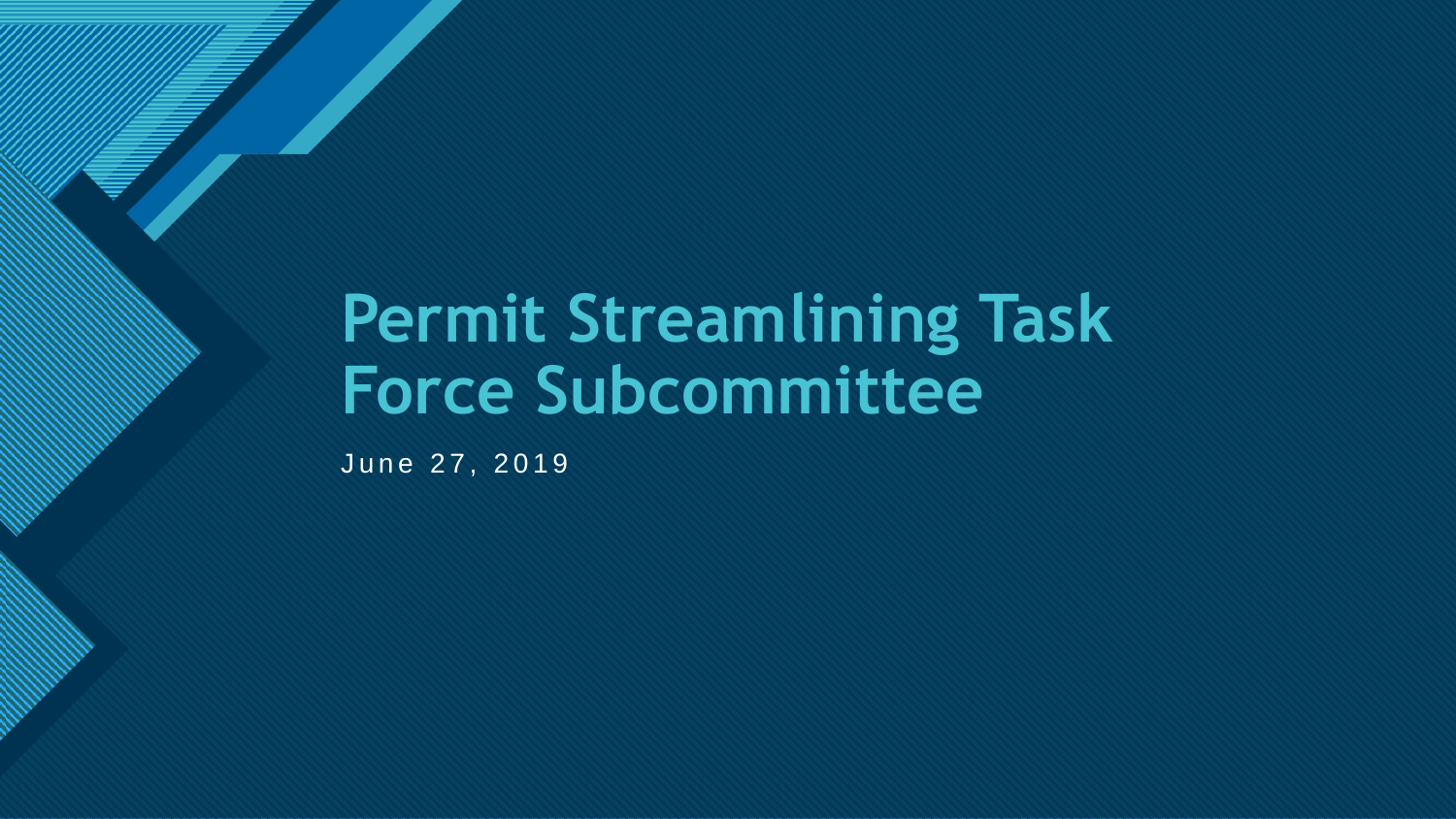# **Pending Application Status Dashboard**

3

3

**Click to edit Master the State of the State of the State of the State of the State of the State of the State of the State of the State of the State of the State of the State of the State of the State of the State of the S** 

- **Background**
- Demo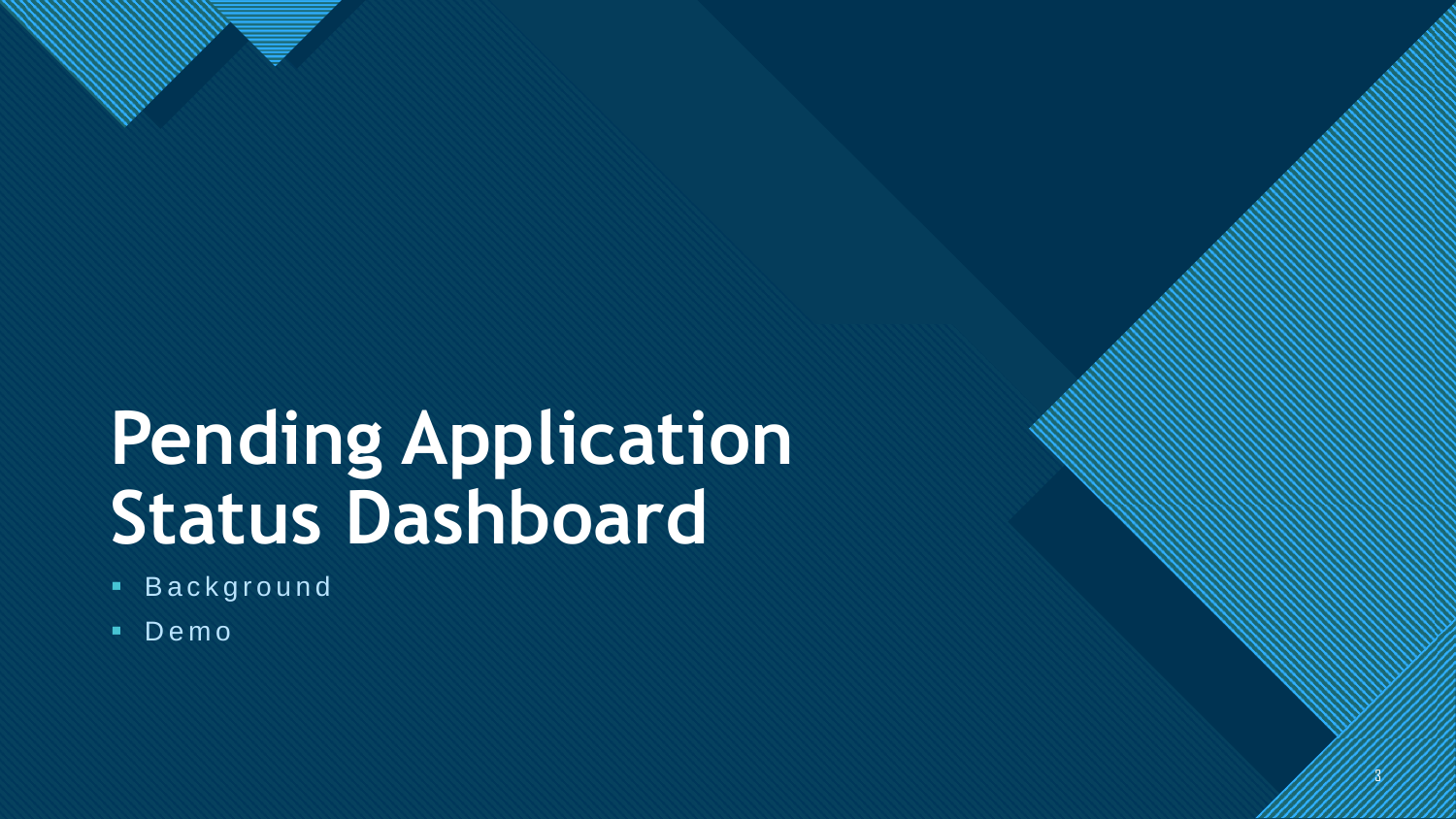

## **Background and Purpose**

Governing Board initiative to increase transparency **- Online ability to view status of** individual applications **-Integrates with updated F.I.N.D.** application

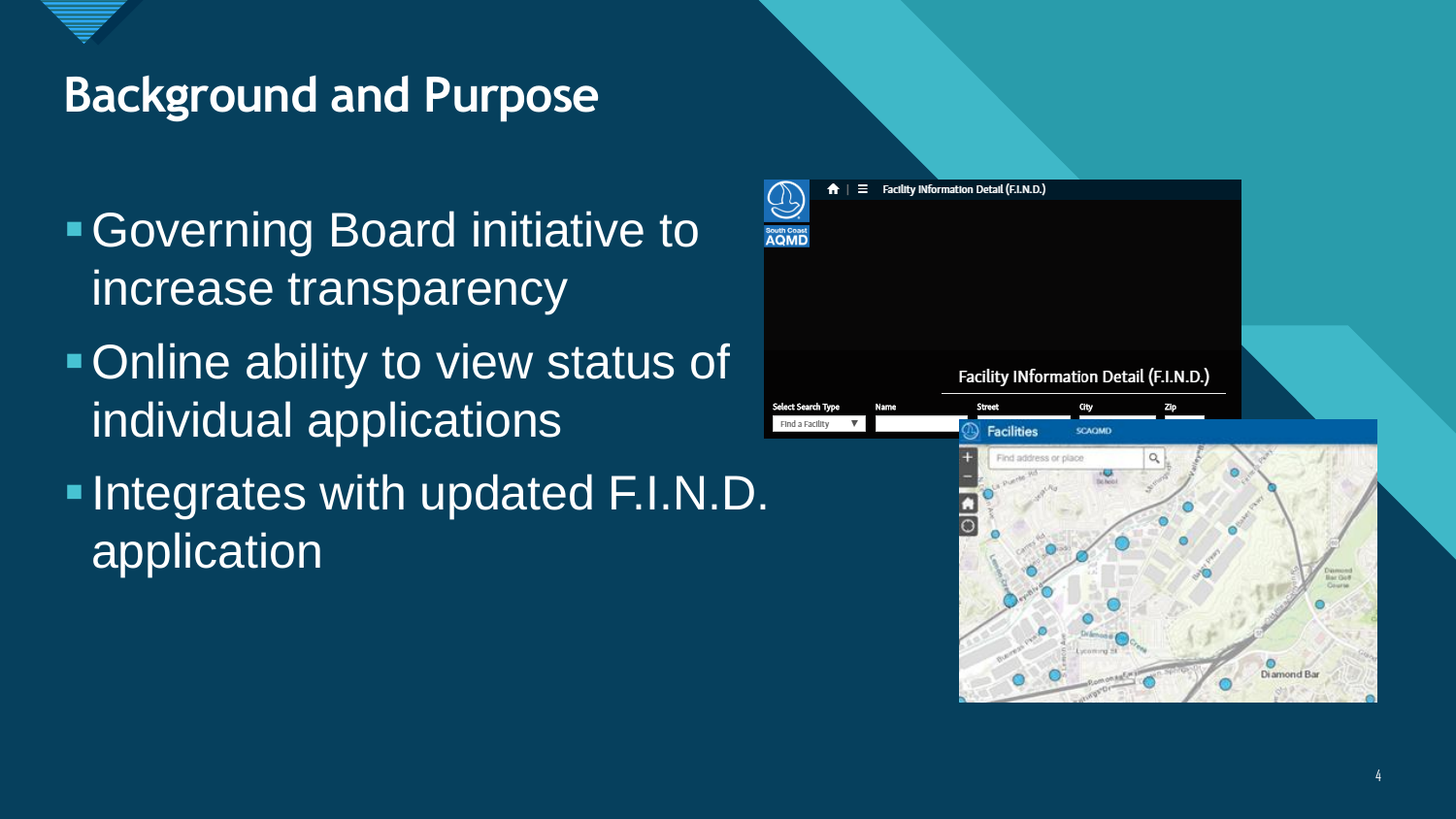# Goals / Benefits **Coals / Benefits**

#### **External Internal**

- **Meets Governing Board's direction for** improved transparency
- Online access to status information
	- − Progress tracking and schedule forecasting
	- − Reaffirms pending facility or agency actions

- **Reduce external requests for** information by redirecting inquiries to dashboard
- **Supplement or replace current reporting**
- Supports efficient resource allocation
- **IDENTIFICATE OF STARK IS ADAM IDENTIFIES** for additional operational improvements

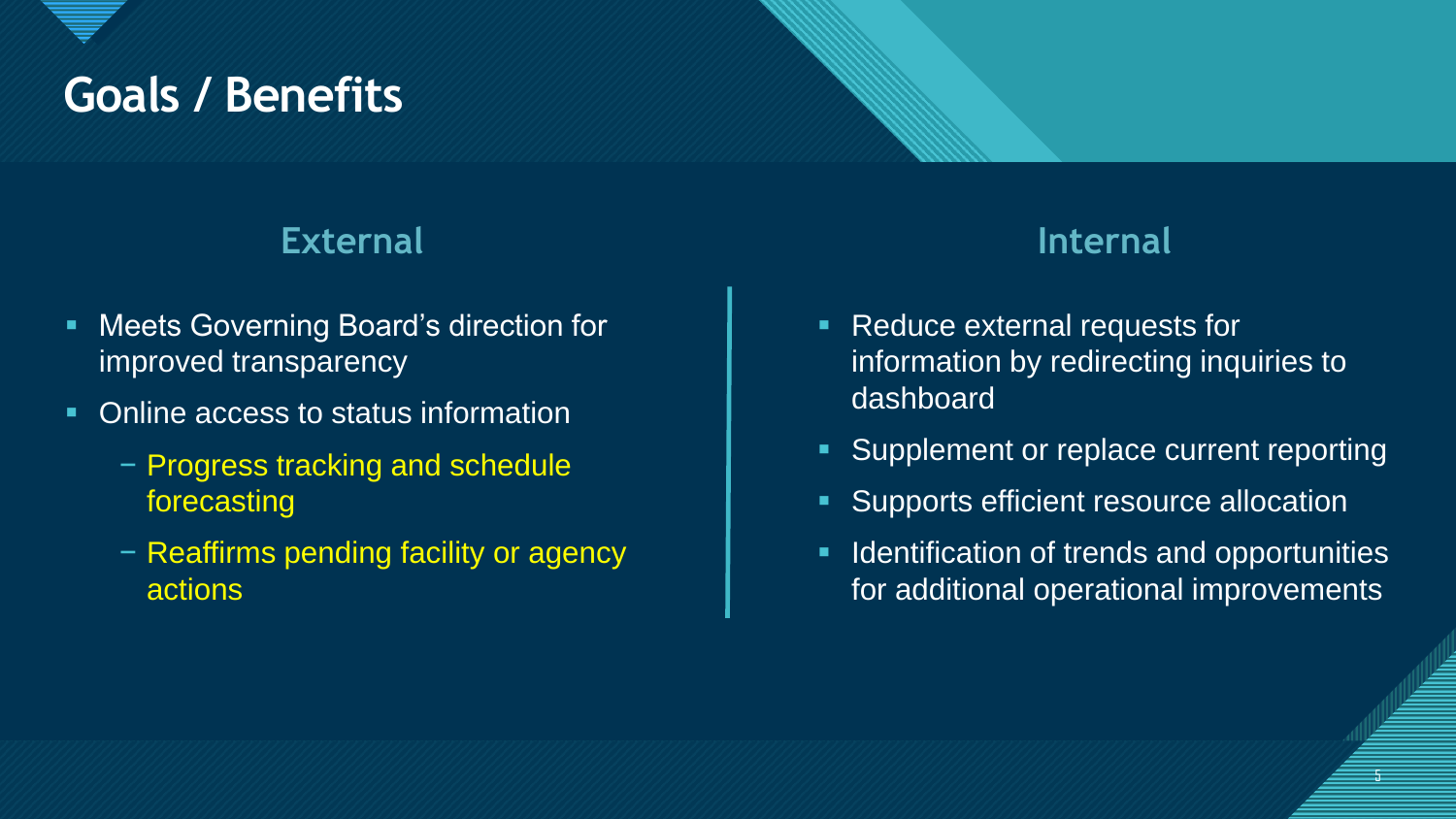## **Dashboard Status Indicators**

#### **Two status indicator types**

- 1. Time elapsed indicator
- 2. Application status indicators
	- Indicates when actions are required by applicant *(Awaiting Facility Action)*
	- Identifies if there are any pending agency actions *(Awaiting South Coast AQMD Action)*

#### **Status progress bar**



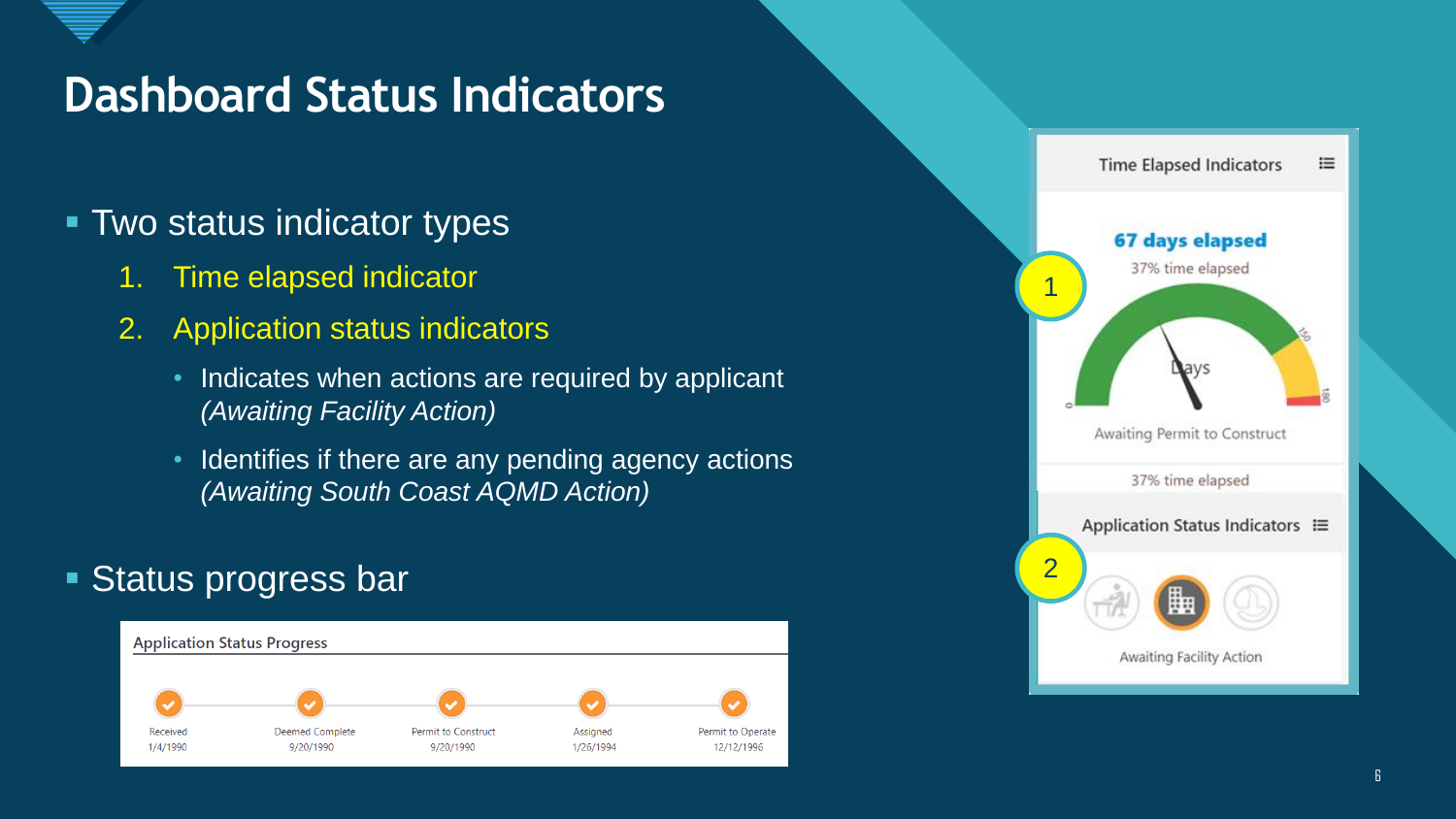

### **Click to edit Controls Status Indicators Time Elapsed**

Pre-Screening Blue color coded until deemed complete







| <b>Elapsed Time Following:</b>  | <b>Green</b>   | Yellow            | <b>Red</b>      |
|---------------------------------|----------------|-------------------|-----------------|
| <b>Date Deemed Complete</b>     | $<$ 150 days   | $151 - 180$ days  | $>$ 180 days    |
| Date Permit to Construct Issued | $<$ 270 days   | $271 - 365$ days  | $>$ 365 days    |
| <b>Title V Milestone Dates</b>  | $<$ 75% target | 76% - 100% target | $>100\%$ target |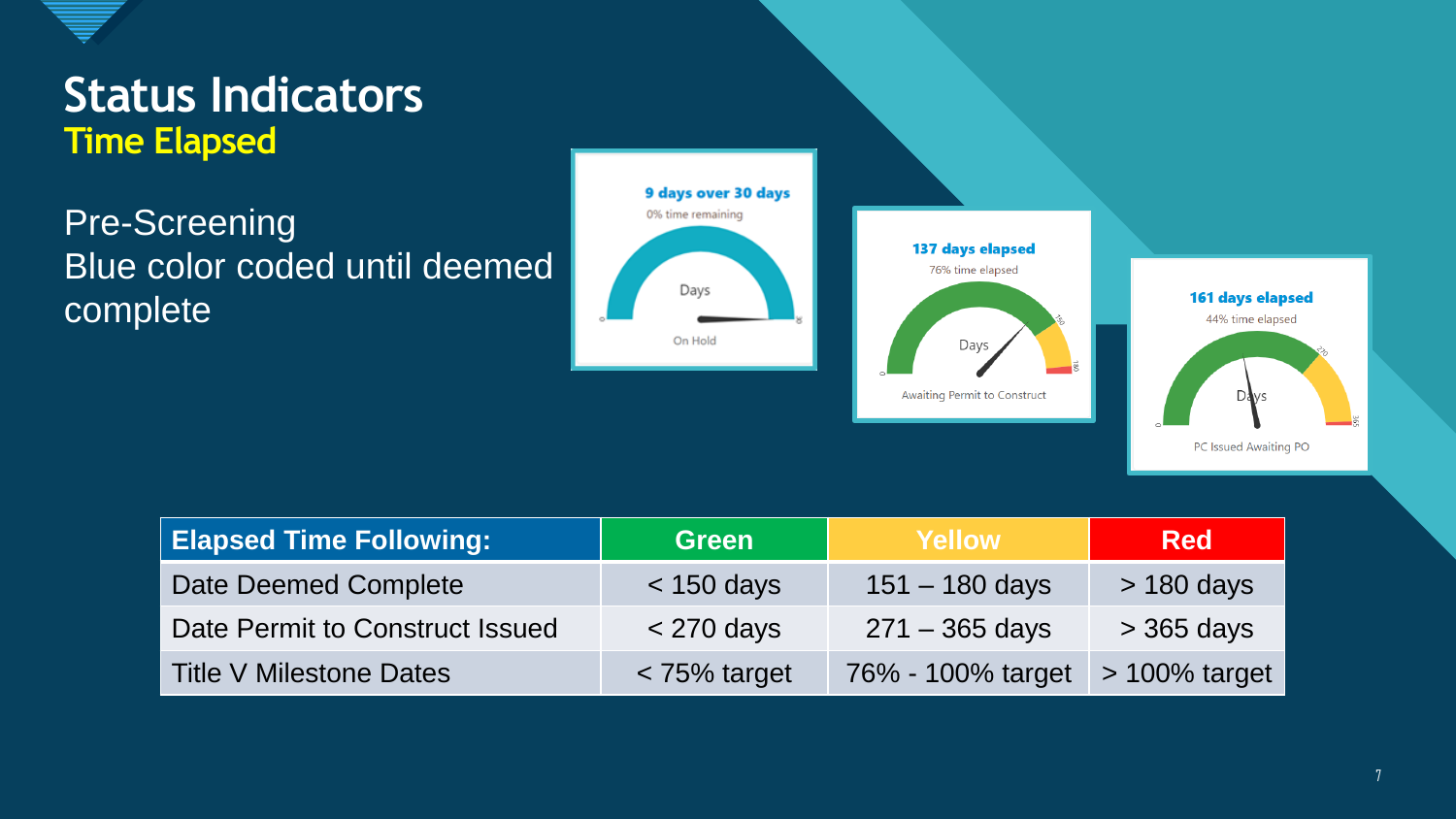

### **Click to edit Controls Status Indicators Application Status Indicators**

**Used to communicate pending actions** 

#### **Three indicators**

1. In Process

No pending actions

2. Awaiting Facility Action

Pending facility follow-up

3. Awaiting South Coast AQMD Action

Pending policy decision or completion of a review, including review by another agency (e.g., EPA, CEC)

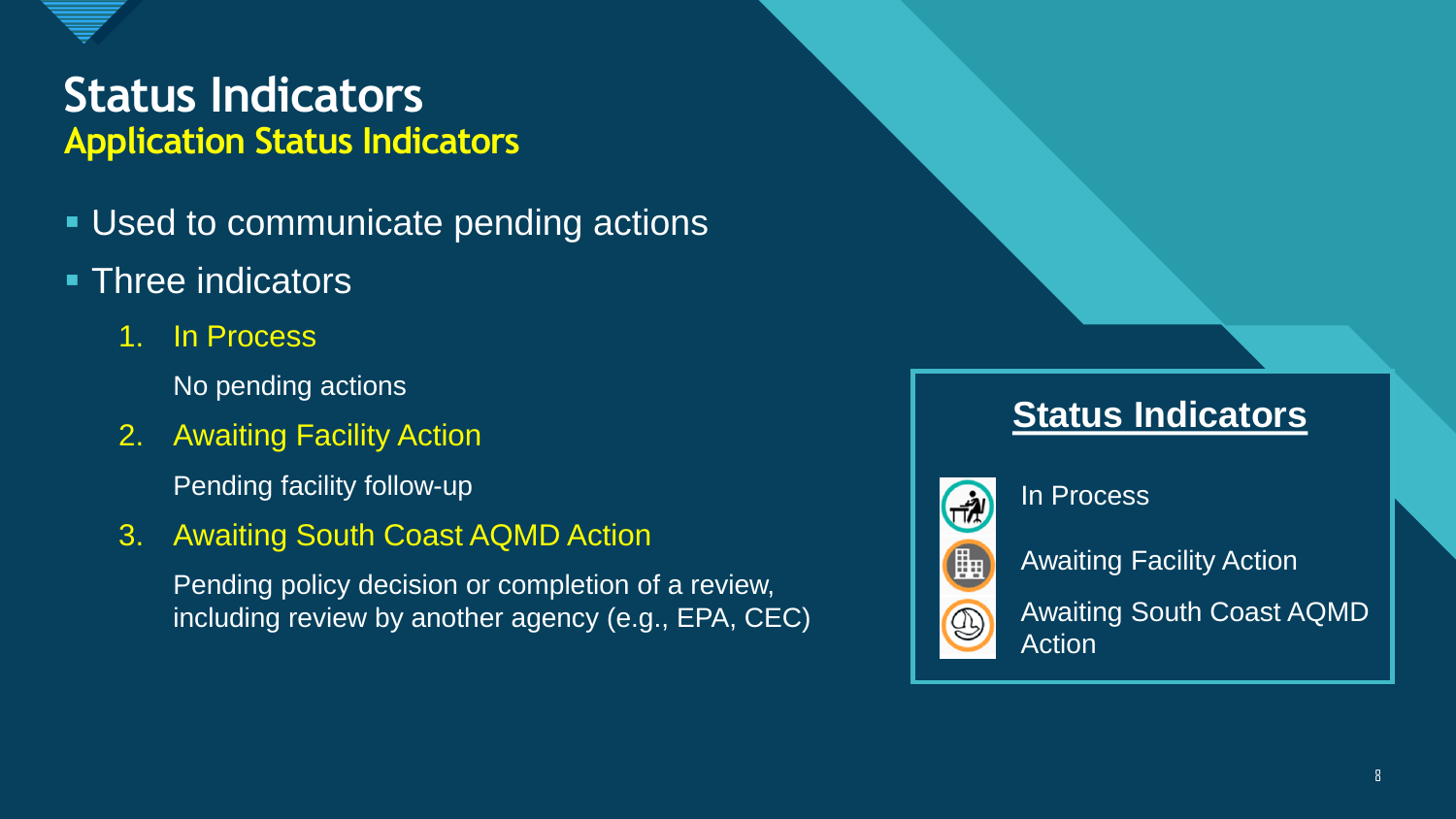## **Click to edit Contractors Intermediate Status**

- **A/I Request Submittal**
- **Awaiting Construction**
- **Related Application Submittal**
- **ERC Balance Resolution**
- **Facility Draft Permit Review**
- **Fee Payment Resolution**
- **EXECOMPLIANCE Status Resolution**
- **EXECOMPLETE:** Complete Required Public Notice
- **RECLAIM RTC Balance Resolution**
- **Conduct Source Testing**
- **EQA Submittal/Addendum**

#### **Awaiting Facility Action Awaiting South Coast AQMD Action**

- **BACT/LAER Determination**
- **Electronic Processing Delays**
- **CEQA Analysis**
- CEQA Lead Agency **Review**
- **Field Evaluation**
- **HRA/Modeling Analysis**
- **Permit to Construct Extension**
- **Public Review / Notice**
- **Supervisor/Management** Review
- **•** Policy Decision
- **Related Applications Processing**
- **Source Test Results** Review
- **EPA TV / Other Agency** Review

<u>=</u>

9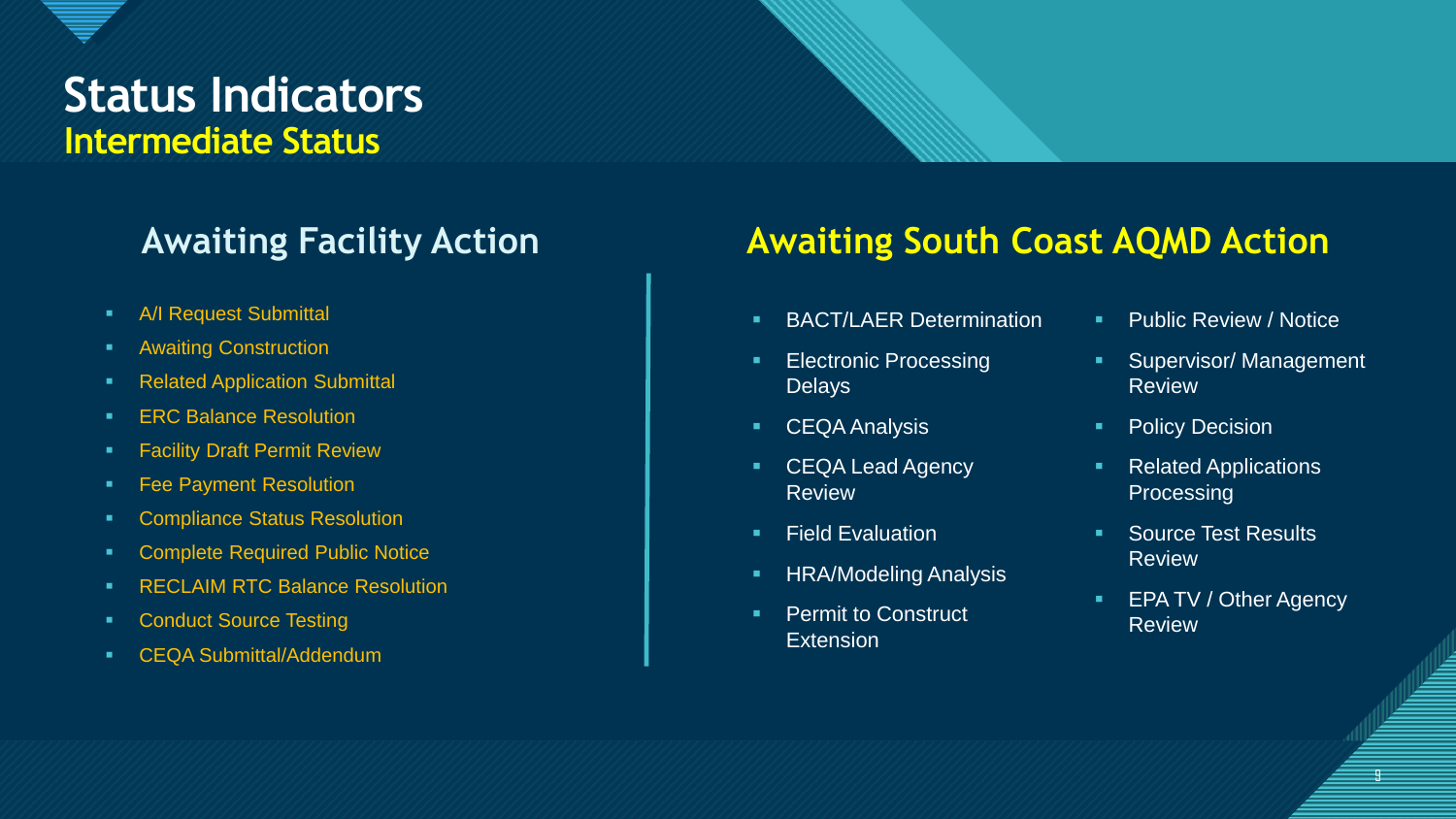

| <b>Application Detail</b><br>South Coast            |                                            |                            |                                        |                                                  |                        |
|-----------------------------------------------------|--------------------------------------------|----------------------------|----------------------------------------|--------------------------------------------------|------------------------|
| <b>Application Specific Information</b>             |                                            |                            |                                        | <b>Application Status Indicators</b><br>$\equiv$ |                        |
| <b>Application Number:</b>                          | 602159                                     | <b>Application Type:</b>   | New Construction (Permit to Construct) |                                                  |                        |
| Facility ID:                                        | 184288                                     | <b>Application Status:</b> | APPLICATION CHANGED FROM CLASS I - III | 壨                                                |                        |
| <b>Facility Name:</b>                               | SENTINEL PEAK RESOURCES CALIFORNIA,<br>LLC | <b>Facility Team:</b>      | $\circ$                                | <b>Awaiting Facility Action</b>                  |                        |
| Permit Number:                                      | $\sim$                                     | Facility Team Name:        | <b>OPERATIONS</b>                      | 這                                                |                        |
| Permit Status:                                      | $\sim$                                     | Engineer:                  | $\smallsetminus$                       | <b>Time Elapsed Indicators</b>                   | <b>External Access</b> |
| <b>Equipment Type:</b>                              | B - Basic                                  | <b>Engineer Phone:</b>     | 909-396-                               |                                                  | Through F.I.N.D.       |
| <b>BCAT:</b>                                        | 053741 - MICRO-TURBINE NOT NAT             | Deemed Completed Date:     | 4/2/2018                               | <b>408 days elapsed</b><br>100% time elapsed     |                        |
|                                                     | <b>GAS, METHANOL OR LPG</b>                | PC Issued Date:            | 5/9/2018                               |                                                  |                        |
| CCAT:                                               | $\sim$ $\sim$                              |                            |                                        |                                                  |                        |
| <b>Estimated Construction</b><br><b>Start Date:</b> | 6/1/2018                                   |                            |                                        | Days                                             |                        |
| <b>Estimated Construction</b><br>End Date:          | 6/1/2018                                   |                            |                                        | PC Issued Awaiting PO                            |                        |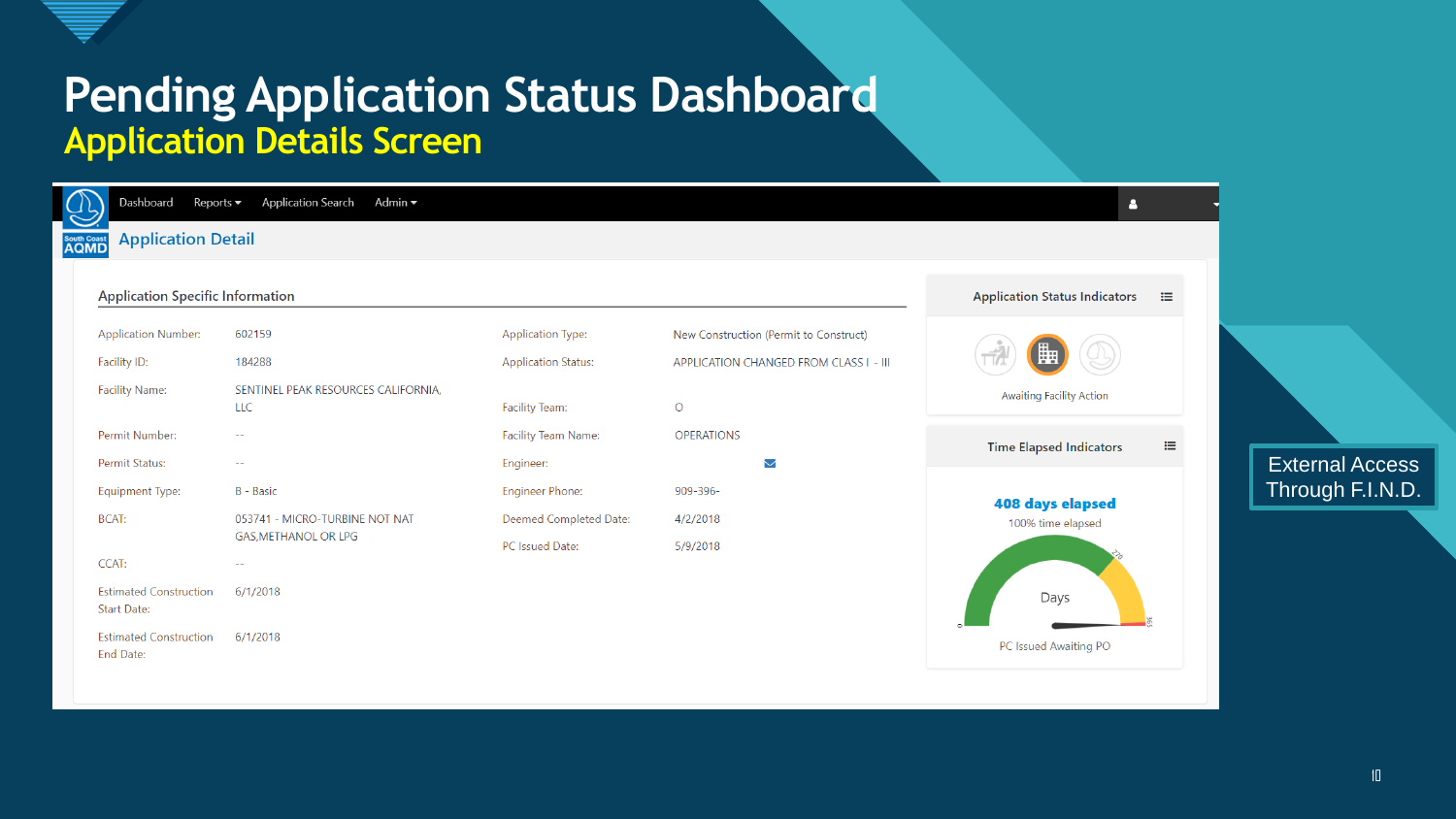

### **Pending Application Status Dashboard Application Details Screen**



Diary to Include Both System Driven and Engineer Inputted Status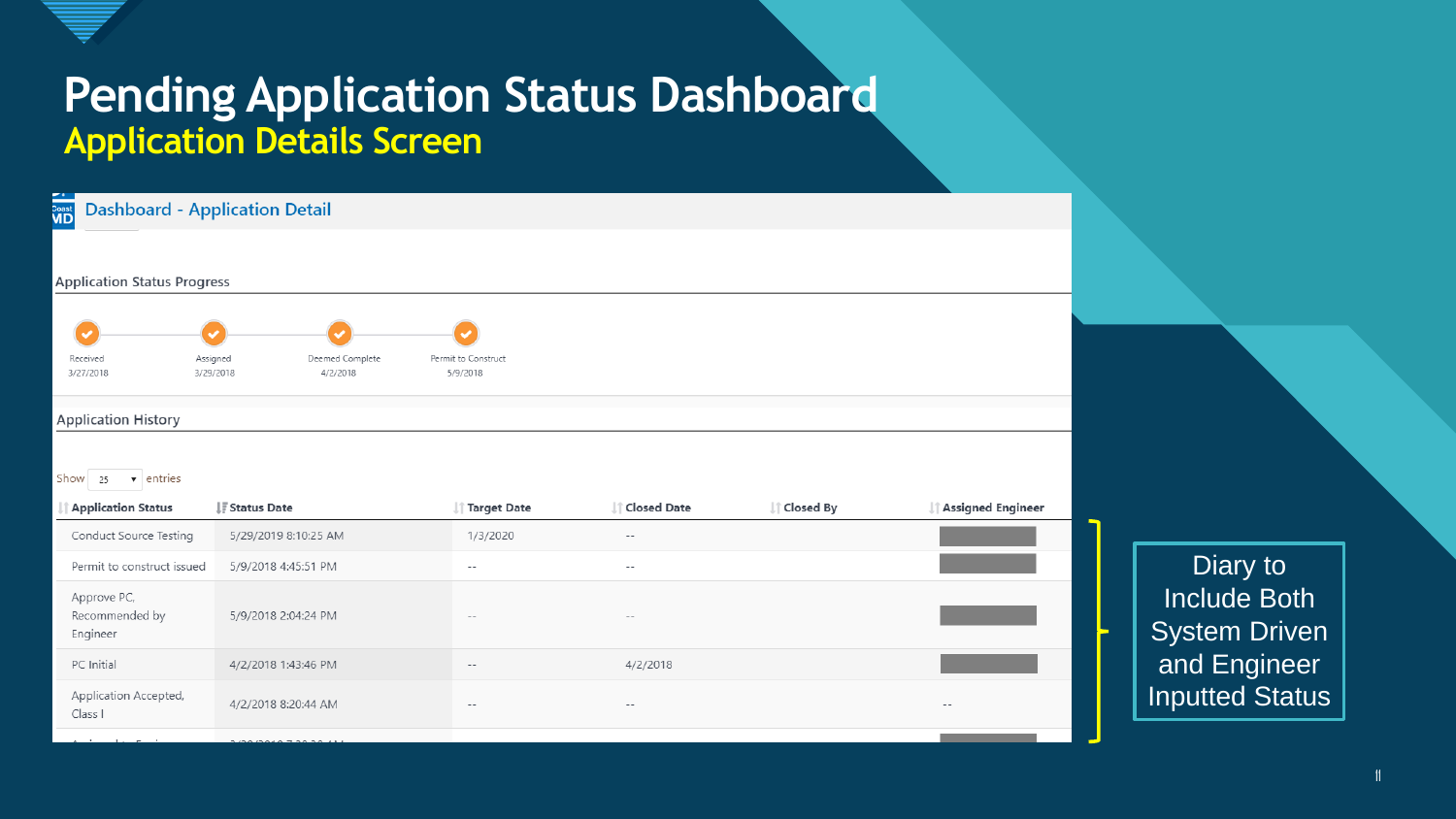

## **Computer title style style style style style style style style style style style style style style style style**

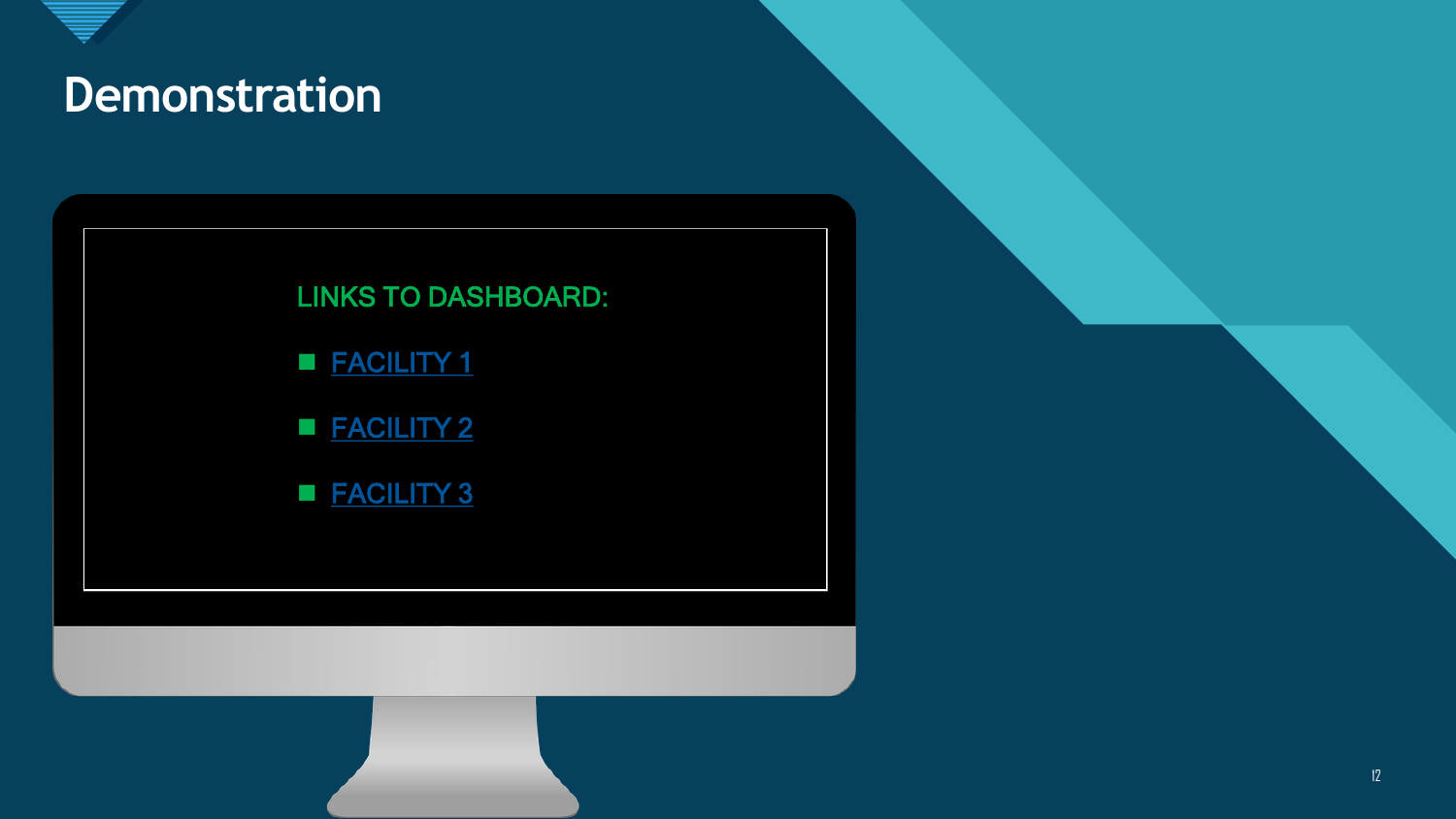# **Click to edit Master title style Expectations**

- Update all applications with a time elapsed red indicator by providing an application status indicator for Awaiting either South Coast AQMD or Facility action
- **Begin to identify data hygiene opportunities**
- **IDENTIFY THEORY AND INCORRY IN A LIGAN IN STARK ISSUES**
- Refine categories as system matures
- **Periodic updates to committee on findings and improvements**
- Seek to further distinguish between backlog and working inventory